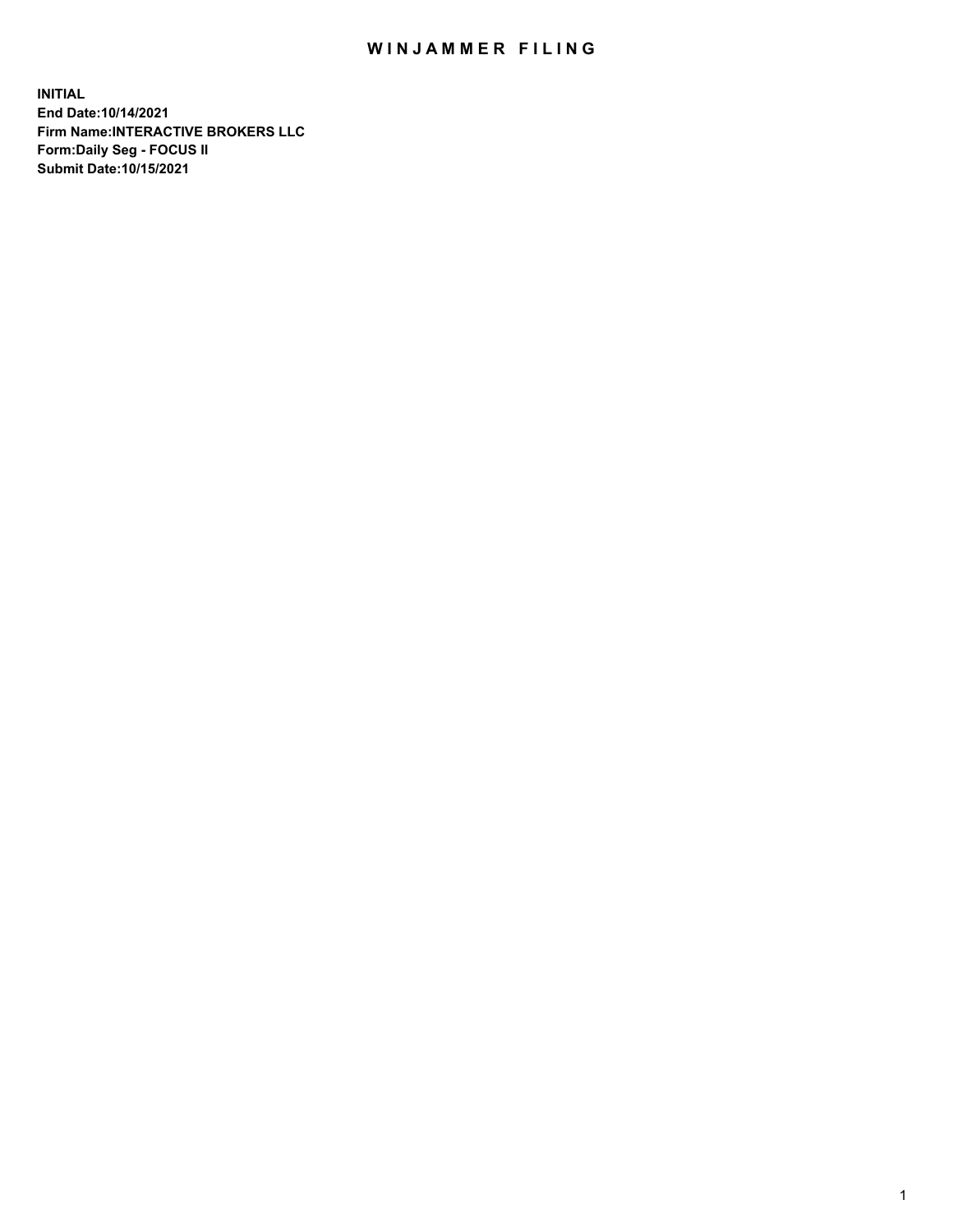**INITIAL End Date:10/14/2021 Firm Name:INTERACTIVE BROKERS LLC Form:Daily Seg - FOCUS II Submit Date:10/15/2021 Daily Segregation - Cover Page**

| Name of Company                                                                                                                                                                                                                                                                                                                | <b>INTERACTIVE BROKERS LLC</b>                                                                           |
|--------------------------------------------------------------------------------------------------------------------------------------------------------------------------------------------------------------------------------------------------------------------------------------------------------------------------------|----------------------------------------------------------------------------------------------------------|
| <b>Contact Name</b>                                                                                                                                                                                                                                                                                                            | James Menicucci                                                                                          |
| <b>Contact Phone Number</b>                                                                                                                                                                                                                                                                                                    | 203-618-8085                                                                                             |
| <b>Contact Email Address</b>                                                                                                                                                                                                                                                                                                   | jmenicucci@interactivebrokers.c<br>om                                                                    |
| FCM's Customer Segregated Funds Residual Interest Target (choose one):<br>a. Minimum dollar amount: ; or<br>b. Minimum percentage of customer segregated funds required:% ; or<br>c. Dollar amount range between: and; or<br>d. Percentage range of customer segregated funds required between:% and%.                         | $\overline{\mathbf{0}}$<br>$\overline{\mathbf{0}}$<br>155,000,000 245,000,000<br>0 <sub>0</sub>          |
| FCM's Customer Secured Amount Funds Residual Interest Target (choose one):<br>a. Minimum dollar amount: ; or<br>b. Minimum percentage of customer secured funds required:%; or<br>c. Dollar amount range between: and; or<br>d. Percentage range of customer secured funds required between:% and%.                            | $\overline{\mathbf{0}}$<br>$\overline{\mathbf{0}}$<br>80,000,000 120,000,000<br>00                       |
| FCM's Cleared Swaps Customer Collateral Residual Interest Target (choose one):<br>a. Minimum dollar amount: ; or<br>b. Minimum percentage of cleared swaps customer collateral required:% ; or<br>c. Dollar amount range between: and; or<br>d. Percentage range of cleared swaps customer collateral required between:% and%. | $\overline{\mathbf{0}}$<br>$\underline{\mathbf{0}}$<br>$\underline{0}$ $\underline{0}$<br>0 <sub>0</sub> |

Attach supporting documents CH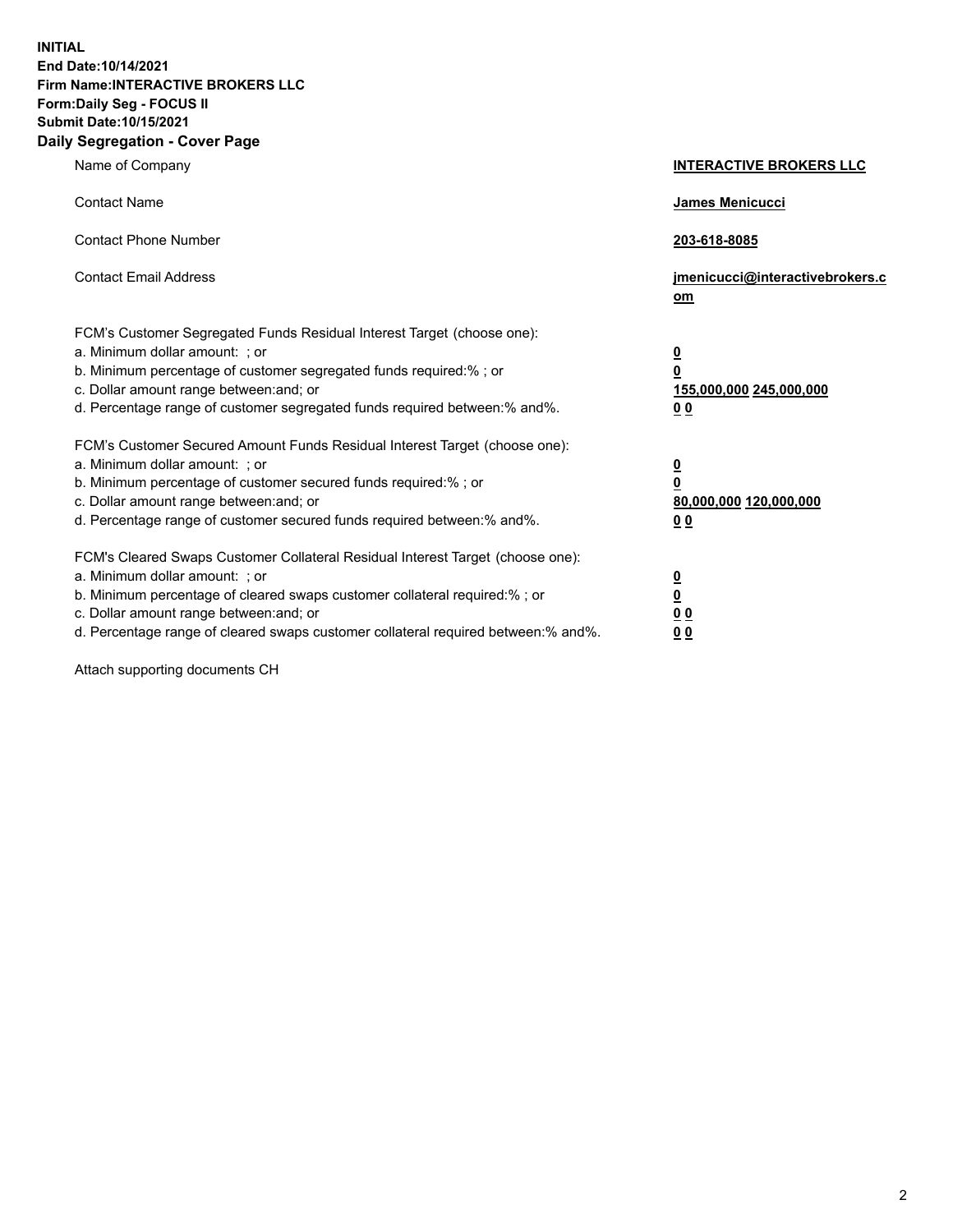## **INITIAL End Date:10/14/2021 Firm Name:INTERACTIVE BROKERS LLC Form:Daily Seg - FOCUS II Submit Date:10/15/2021**

| <b>Daily Segregation - Secured Amounts</b>          |                                                                                                                                                                                                                                                                                                                                                                                                                                                                                                                                                                                                                                                                                                                                                                                                                                                                                                                                                                                                                                                                                                                                                                                                                                                                                                                                                                                                                                                                                                                                                                                                                                                                                                                                                                                                                                                                                                                                                                                                                                                                                                                                                                                                                                                                                                                                                                                                                                                                                    |
|-----------------------------------------------------|------------------------------------------------------------------------------------------------------------------------------------------------------------------------------------------------------------------------------------------------------------------------------------------------------------------------------------------------------------------------------------------------------------------------------------------------------------------------------------------------------------------------------------------------------------------------------------------------------------------------------------------------------------------------------------------------------------------------------------------------------------------------------------------------------------------------------------------------------------------------------------------------------------------------------------------------------------------------------------------------------------------------------------------------------------------------------------------------------------------------------------------------------------------------------------------------------------------------------------------------------------------------------------------------------------------------------------------------------------------------------------------------------------------------------------------------------------------------------------------------------------------------------------------------------------------------------------------------------------------------------------------------------------------------------------------------------------------------------------------------------------------------------------------------------------------------------------------------------------------------------------------------------------------------------------------------------------------------------------------------------------------------------------------------------------------------------------------------------------------------------------------------------------------------------------------------------------------------------------------------------------------------------------------------------------------------------------------------------------------------------------------------------------------------------------------------------------------------------------|
| Foreign Futures and Foreign Options Secured Amounts |                                                                                                                                                                                                                                                                                                                                                                                                                                                                                                                                                                                                                                                                                                                                                                                                                                                                                                                                                                                                                                                                                                                                                                                                                                                                                                                                                                                                                                                                                                                                                                                                                                                                                                                                                                                                                                                                                                                                                                                                                                                                                                                                                                                                                                                                                                                                                                                                                                                                                    |
|                                                     | $0$ [7305]                                                                                                                                                                                                                                                                                                                                                                                                                                                                                                                                                                                                                                                                                                                                                                                                                                                                                                                                                                                                                                                                                                                                                                                                                                                                                                                                                                                                                                                                                                                                                                                                                                                                                                                                                                                                                                                                                                                                                                                                                                                                                                                                                                                                                                                                                                                                                                                                                                                                         |
|                                                     |                                                                                                                                                                                                                                                                                                                                                                                                                                                                                                                                                                                                                                                                                                                                                                                                                                                                                                                                                                                                                                                                                                                                                                                                                                                                                                                                                                                                                                                                                                                                                                                                                                                                                                                                                                                                                                                                                                                                                                                                                                                                                                                                                                                                                                                                                                                                                                                                                                                                                    |
|                                                     |                                                                                                                                                                                                                                                                                                                                                                                                                                                                                                                                                                                                                                                                                                                                                                                                                                                                                                                                                                                                                                                                                                                                                                                                                                                                                                                                                                                                                                                                                                                                                                                                                                                                                                                                                                                                                                                                                                                                                                                                                                                                                                                                                                                                                                                                                                                                                                                                                                                                                    |
|                                                     | 515,828,760 [7315]                                                                                                                                                                                                                                                                                                                                                                                                                                                                                                                                                                                                                                                                                                                                                                                                                                                                                                                                                                                                                                                                                                                                                                                                                                                                                                                                                                                                                                                                                                                                                                                                                                                                                                                                                                                                                                                                                                                                                                                                                                                                                                                                                                                                                                                                                                                                                                                                                                                                 |
|                                                     | $0$ [7317]                                                                                                                                                                                                                                                                                                                                                                                                                                                                                                                                                                                                                                                                                                                                                                                                                                                                                                                                                                                                                                                                                                                                                                                                                                                                                                                                                                                                                                                                                                                                                                                                                                                                                                                                                                                                                                                                                                                                                                                                                                                                                                                                                                                                                                                                                                                                                                                                                                                                         |
|                                                     | 6,379,281 [7325]                                                                                                                                                                                                                                                                                                                                                                                                                                                                                                                                                                                                                                                                                                                                                                                                                                                                                                                                                                                                                                                                                                                                                                                                                                                                                                                                                                                                                                                                                                                                                                                                                                                                                                                                                                                                                                                                                                                                                                                                                                                                                                                                                                                                                                                                                                                                                                                                                                                                   |
|                                                     |                                                                                                                                                                                                                                                                                                                                                                                                                                                                                                                                                                                                                                                                                                                                                                                                                                                                                                                                                                                                                                                                                                                                                                                                                                                                                                                                                                                                                                                                                                                                                                                                                                                                                                                                                                                                                                                                                                                                                                                                                                                                                                                                                                                                                                                                                                                                                                                                                                                                                    |
|                                                     | 135,254 [7335]                                                                                                                                                                                                                                                                                                                                                                                                                                                                                                                                                                                                                                                                                                                                                                                                                                                                                                                                                                                                                                                                                                                                                                                                                                                                                                                                                                                                                                                                                                                                                                                                                                                                                                                                                                                                                                                                                                                                                                                                                                                                                                                                                                                                                                                                                                                                                                                                                                                                     |
|                                                     | $-5,058$ [7337]                                                                                                                                                                                                                                                                                                                                                                                                                                                                                                                                                                                                                                                                                                                                                                                                                                                                                                                                                                                                                                                                                                                                                                                                                                                                                                                                                                                                                                                                                                                                                                                                                                                                                                                                                                                                                                                                                                                                                                                                                                                                                                                                                                                                                                                                                                                                                                                                                                                                    |
|                                                     | 522,338,237 [7345]                                                                                                                                                                                                                                                                                                                                                                                                                                                                                                                                                                                                                                                                                                                                                                                                                                                                                                                                                                                                                                                                                                                                                                                                                                                                                                                                                                                                                                                                                                                                                                                                                                                                                                                                                                                                                                                                                                                                                                                                                                                                                                                                                                                                                                                                                                                                                                                                                                                                 |
|                                                     | <b>5,599</b> [7351]                                                                                                                                                                                                                                                                                                                                                                                                                                                                                                                                                                                                                                                                                                                                                                                                                                                                                                                                                                                                                                                                                                                                                                                                                                                                                                                                                                                                                                                                                                                                                                                                                                                                                                                                                                                                                                                                                                                                                                                                                                                                                                                                                                                                                                                                                                                                                                                                                                                                |
|                                                     | 0 [7352] 5,599 [7354]                                                                                                                                                                                                                                                                                                                                                                                                                                                                                                                                                                                                                                                                                                                                                                                                                                                                                                                                                                                                                                                                                                                                                                                                                                                                                                                                                                                                                                                                                                                                                                                                                                                                                                                                                                                                                                                                                                                                                                                                                                                                                                                                                                                                                                                                                                                                                                                                                                                              |
|                                                     | 522,343,836 [7355]                                                                                                                                                                                                                                                                                                                                                                                                                                                                                                                                                                                                                                                                                                                                                                                                                                                                                                                                                                                                                                                                                                                                                                                                                                                                                                                                                                                                                                                                                                                                                                                                                                                                                                                                                                                                                                                                                                                                                                                                                                                                                                                                                                                                                                                                                                                                                                                                                                                                 |
|                                                     |                                                                                                                                                                                                                                                                                                                                                                                                                                                                                                                                                                                                                                                                                                                                                                                                                                                                                                                                                                                                                                                                                                                                                                                                                                                                                                                                                                                                                                                                                                                                                                                                                                                                                                                                                                                                                                                                                                                                                                                                                                                                                                                                                                                                                                                                                                                                                                                                                                                                                    |
|                                                     | 522,343,836 [7360]                                                                                                                                                                                                                                                                                                                                                                                                                                                                                                                                                                                                                                                                                                                                                                                                                                                                                                                                                                                                                                                                                                                                                                                                                                                                                                                                                                                                                                                                                                                                                                                                                                                                                                                                                                                                                                                                                                                                                                                                                                                                                                                                                                                                                                                                                                                                                                                                                                                                 |
|                                                     |                                                                                                                                                                                                                                                                                                                                                                                                                                                                                                                                                                                                                                                                                                                                                                                                                                                                                                                                                                                                                                                                                                                                                                                                                                                                                                                                                                                                                                                                                                                                                                                                                                                                                                                                                                                                                                                                                                                                                                                                                                                                                                                                                                                                                                                                                                                                                                                                                                                                                    |
|                                                     |                                                                                                                                                                                                                                                                                                                                                                                                                                                                                                                                                                                                                                                                                                                                                                                                                                                                                                                                                                                                                                                                                                                                                                                                                                                                                                                                                                                                                                                                                                                                                                                                                                                                                                                                                                                                                                                                                                                                                                                                                                                                                                                                                                                                                                                                                                                                                                                                                                                                                    |
|                                                     |                                                                                                                                                                                                                                                                                                                                                                                                                                                                                                                                                                                                                                                                                                                                                                                                                                                                                                                                                                                                                                                                                                                                                                                                                                                                                                                                                                                                                                                                                                                                                                                                                                                                                                                                                                                                                                                                                                                                                                                                                                                                                                                                                                                                                                                                                                                                                                                                                                                                                    |
|                                                     | 180,957,121 [7500]                                                                                                                                                                                                                                                                                                                                                                                                                                                                                                                                                                                                                                                                                                                                                                                                                                                                                                                                                                                                                                                                                                                                                                                                                                                                                                                                                                                                                                                                                                                                                                                                                                                                                                                                                                                                                                                                                                                                                                                                                                                                                                                                                                                                                                                                                                                                                                                                                                                                 |
|                                                     | 0 [7520] 180,957,121 [7530]                                                                                                                                                                                                                                                                                                                                                                                                                                                                                                                                                                                                                                                                                                                                                                                                                                                                                                                                                                                                                                                                                                                                                                                                                                                                                                                                                                                                                                                                                                                                                                                                                                                                                                                                                                                                                                                                                                                                                                                                                                                                                                                                                                                                                                                                                                                                                                                                                                                        |
|                                                     |                                                                                                                                                                                                                                                                                                                                                                                                                                                                                                                                                                                                                                                                                                                                                                                                                                                                                                                                                                                                                                                                                                                                                                                                                                                                                                                                                                                                                                                                                                                                                                                                                                                                                                                                                                                                                                                                                                                                                                                                                                                                                                                                                                                                                                                                                                                                                                                                                                                                                    |
|                                                     | 270,997,790 [7540]                                                                                                                                                                                                                                                                                                                                                                                                                                                                                                                                                                                                                                                                                                                                                                                                                                                                                                                                                                                                                                                                                                                                                                                                                                                                                                                                                                                                                                                                                                                                                                                                                                                                                                                                                                                                                                                                                                                                                                                                                                                                                                                                                                                                                                                                                                                                                                                                                                                                 |
|                                                     | 0 [7560] 270,997,790 [7570]                                                                                                                                                                                                                                                                                                                                                                                                                                                                                                                                                                                                                                                                                                                                                                                                                                                                                                                                                                                                                                                                                                                                                                                                                                                                                                                                                                                                                                                                                                                                                                                                                                                                                                                                                                                                                                                                                                                                                                                                                                                                                                                                                                                                                                                                                                                                                                                                                                                        |
|                                                     |                                                                                                                                                                                                                                                                                                                                                                                                                                                                                                                                                                                                                                                                                                                                                                                                                                                                                                                                                                                                                                                                                                                                                                                                                                                                                                                                                                                                                                                                                                                                                                                                                                                                                                                                                                                                                                                                                                                                                                                                                                                                                                                                                                                                                                                                                                                                                                                                                                                                                    |
|                                                     | $0$ [7580]                                                                                                                                                                                                                                                                                                                                                                                                                                                                                                                                                                                                                                                                                                                                                                                                                                                                                                                                                                                                                                                                                                                                                                                                                                                                                                                                                                                                                                                                                                                                                                                                                                                                                                                                                                                                                                                                                                                                                                                                                                                                                                                                                                                                                                                                                                                                                                                                                                                                         |
|                                                     | <u>0</u> [7590]                                                                                                                                                                                                                                                                                                                                                                                                                                                                                                                                                                                                                                                                                                                                                                                                                                                                                                                                                                                                                                                                                                                                                                                                                                                                                                                                                                                                                                                                                                                                                                                                                                                                                                                                                                                                                                                                                                                                                                                                                                                                                                                                                                                                                                                                                                                                                                                                                                                                    |
|                                                     | $0$ [7600]                                                                                                                                                                                                                                                                                                                                                                                                                                                                                                                                                                                                                                                                                                                                                                                                                                                                                                                                                                                                                                                                                                                                                                                                                                                                                                                                                                                                                                                                                                                                                                                                                                                                                                                                                                                                                                                                                                                                                                                                                                                                                                                                                                                                                                                                                                                                                                                                                                                                         |
|                                                     | $0$ [7610]                                                                                                                                                                                                                                                                                                                                                                                                                                                                                                                                                                                                                                                                                                                                                                                                                                                                                                                                                                                                                                                                                                                                                                                                                                                                                                                                                                                                                                                                                                                                                                                                                                                                                                                                                                                                                                                                                                                                                                                                                                                                                                                                                                                                                                                                                                                                                                                                                                                                         |
|                                                     | 0 [7615] 0 [7620]                                                                                                                                                                                                                                                                                                                                                                                                                                                                                                                                                                                                                                                                                                                                                                                                                                                                                                                                                                                                                                                                                                                                                                                                                                                                                                                                                                                                                                                                                                                                                                                                                                                                                                                                                                                                                                                                                                                                                                                                                                                                                                                                                                                                                                                                                                                                                                                                                                                                  |
|                                                     |                                                                                                                                                                                                                                                                                                                                                                                                                                                                                                                                                                                                                                                                                                                                                                                                                                                                                                                                                                                                                                                                                                                                                                                                                                                                                                                                                                                                                                                                                                                                                                                                                                                                                                                                                                                                                                                                                                                                                                                                                                                                                                                                                                                                                                                                                                                                                                                                                                                                                    |
|                                                     | $0$ [7640]                                                                                                                                                                                                                                                                                                                                                                                                                                                                                                                                                                                                                                                                                                                                                                                                                                                                                                                                                                                                                                                                                                                                                                                                                                                                                                                                                                                                                                                                                                                                                                                                                                                                                                                                                                                                                                                                                                                                                                                                                                                                                                                                                                                                                                                                                                                                                                                                                                                                         |
|                                                     | <u>0</u> [7650]                                                                                                                                                                                                                                                                                                                                                                                                                                                                                                                                                                                                                                                                                                                                                                                                                                                                                                                                                                                                                                                                                                                                                                                                                                                                                                                                                                                                                                                                                                                                                                                                                                                                                                                                                                                                                                                                                                                                                                                                                                                                                                                                                                                                                                                                                                                                                                                                                                                                    |
|                                                     | $0$ [7660]                                                                                                                                                                                                                                                                                                                                                                                                                                                                                                                                                                                                                                                                                                                                                                                                                                                                                                                                                                                                                                                                                                                                                                                                                                                                                                                                                                                                                                                                                                                                                                                                                                                                                                                                                                                                                                                                                                                                                                                                                                                                                                                                                                                                                                                                                                                                                                                                                                                                         |
|                                                     | $0$ [7670]                                                                                                                                                                                                                                                                                                                                                                                                                                                                                                                                                                                                                                                                                                                                                                                                                                                                                                                                                                                                                                                                                                                                                                                                                                                                                                                                                                                                                                                                                                                                                                                                                                                                                                                                                                                                                                                                                                                                                                                                                                                                                                                                                                                                                                                                                                                                                                                                                                                                         |
|                                                     | 0 [7675] 0 [7680]                                                                                                                                                                                                                                                                                                                                                                                                                                                                                                                                                                                                                                                                                                                                                                                                                                                                                                                                                                                                                                                                                                                                                                                                                                                                                                                                                                                                                                                                                                                                                                                                                                                                                                                                                                                                                                                                                                                                                                                                                                                                                                                                                                                                                                                                                                                                                                                                                                                                  |
|                                                     |                                                                                                                                                                                                                                                                                                                                                                                                                                                                                                                                                                                                                                                                                                                                                                                                                                                                                                                                                                                                                                                                                                                                                                                                                                                                                                                                                                                                                                                                                                                                                                                                                                                                                                                                                                                                                                                                                                                                                                                                                                                                                                                                                                                                                                                                                                                                                                                                                                                                                    |
|                                                     | 179,771,774 [7700]                                                                                                                                                                                                                                                                                                                                                                                                                                                                                                                                                                                                                                                                                                                                                                                                                                                                                                                                                                                                                                                                                                                                                                                                                                                                                                                                                                                                                                                                                                                                                                                                                                                                                                                                                                                                                                                                                                                                                                                                                                                                                                                                                                                                                                                                                                                                                                                                                                                                 |
|                                                     | $0$ [7710]                                                                                                                                                                                                                                                                                                                                                                                                                                                                                                                                                                                                                                                                                                                                                                                                                                                                                                                                                                                                                                                                                                                                                                                                                                                                                                                                                                                                                                                                                                                                                                                                                                                                                                                                                                                                                                                                                                                                                                                                                                                                                                                                                                                                                                                                                                                                                                                                                                                                         |
|                                                     | 11,786,434 [7720]                                                                                                                                                                                                                                                                                                                                                                                                                                                                                                                                                                                                                                                                                                                                                                                                                                                                                                                                                                                                                                                                                                                                                                                                                                                                                                                                                                                                                                                                                                                                                                                                                                                                                                                                                                                                                                                                                                                                                                                                                                                                                                                                                                                                                                                                                                                                                                                                                                                                  |
|                                                     | 135,254 [7730]                                                                                                                                                                                                                                                                                                                                                                                                                                                                                                                                                                                                                                                                                                                                                                                                                                                                                                                                                                                                                                                                                                                                                                                                                                                                                                                                                                                                                                                                                                                                                                                                                                                                                                                                                                                                                                                                                                                                                                                                                                                                                                                                                                                                                                                                                                                                                                                                                                                                     |
|                                                     | -5,058 [7735] 191,688,404 [7740]                                                                                                                                                                                                                                                                                                                                                                                                                                                                                                                                                                                                                                                                                                                                                                                                                                                                                                                                                                                                                                                                                                                                                                                                                                                                                                                                                                                                                                                                                                                                                                                                                                                                                                                                                                                                                                                                                                                                                                                                                                                                                                                                                                                                                                                                                                                                                                                                                                                   |
|                                                     | $0$ [7760]                                                                                                                                                                                                                                                                                                                                                                                                                                                                                                                                                                                                                                                                                                                                                                                                                                                                                                                                                                                                                                                                                                                                                                                                                                                                                                                                                                                                                                                                                                                                                                                                                                                                                                                                                                                                                                                                                                                                                                                                                                                                                                                                                                                                                                                                                                                                                                                                                                                                         |
|                                                     | $0$ [7765]                                                                                                                                                                                                                                                                                                                                                                                                                                                                                                                                                                                                                                                                                                                                                                                                                                                                                                                                                                                                                                                                                                                                                                                                                                                                                                                                                                                                                                                                                                                                                                                                                                                                                                                                                                                                                                                                                                                                                                                                                                                                                                                                                                                                                                                                                                                                                                                                                                                                         |
|                                                     | 643,643,315 [7770]                                                                                                                                                                                                                                                                                                                                                                                                                                                                                                                                                                                                                                                                                                                                                                                                                                                                                                                                                                                                                                                                                                                                                                                                                                                                                                                                                                                                                                                                                                                                                                                                                                                                                                                                                                                                                                                                                                                                                                                                                                                                                                                                                                                                                                                                                                                                                                                                                                                                 |
|                                                     |                                                                                                                                                                                                                                                                                                                                                                                                                                                                                                                                                                                                                                                                                                                                                                                                                                                                                                                                                                                                                                                                                                                                                                                                                                                                                                                                                                                                                                                                                                                                                                                                                                                                                                                                                                                                                                                                                                                                                                                                                                                                                                                                                                                                                                                                                                                                                                                                                                                                                    |
|                                                     | 121,299,479 [7380]                                                                                                                                                                                                                                                                                                                                                                                                                                                                                                                                                                                                                                                                                                                                                                                                                                                                                                                                                                                                                                                                                                                                                                                                                                                                                                                                                                                                                                                                                                                                                                                                                                                                                                                                                                                                                                                                                                                                                                                                                                                                                                                                                                                                                                                                                                                                                                                                                                                                 |
|                                                     | 80,000,000 [7780]                                                                                                                                                                                                                                                                                                                                                                                                                                                                                                                                                                                                                                                                                                                                                                                                                                                                                                                                                                                                                                                                                                                                                                                                                                                                                                                                                                                                                                                                                                                                                                                                                                                                                                                                                                                                                                                                                                                                                                                                                                                                                                                                                                                                                                                                                                                                                                                                                                                                  |
|                                                     | 41,299,479 [7785]                                                                                                                                                                                                                                                                                                                                                                                                                                                                                                                                                                                                                                                                                                                                                                                                                                                                                                                                                                                                                                                                                                                                                                                                                                                                                                                                                                                                                                                                                                                                                                                                                                                                                                                                                                                                                                                                                                                                                                                                                                                                                                                                                                                                                                                                                                                                                                                                                                                                  |
|                                                     |                                                                                                                                                                                                                                                                                                                                                                                                                                                                                                                                                                                                                                                                                                                                                                                                                                                                                                                                                                                                                                                                                                                                                                                                                                                                                                                                                                                                                                                                                                                                                                                                                                                                                                                                                                                                                                                                                                                                                                                                                                                                                                                                                                                                                                                                                                                                                                                                                                                                                    |
|                                                     | Amount required to be set aside pursuant to law, rule or regulation of a foreign<br>government or a rule of a self-regulatory organization authorized thereunder<br>Net ledger balance - Foreign Futures and Foreign Option Trading - All Customers<br>A. Cash<br>B. Securities (at market)<br>Net unrealized profit (loss) in open futures contracts traded on a foreign board of trade<br>Exchange traded options<br>a. Market value of open option contracts purchased on a foreign board of trade<br>b. Market value of open contracts granted (sold) on a foreign board of trade<br>Net equity (deficit) (add lines 1. 2. and 3.)<br>Account liquidating to a deficit and account with a debit balances - gross amount<br>Less: amount offset by customer owned securities<br>Amount required to be set aside as the secured amount - Net Liquidating Equity<br>Method (add lines 4 and 5)<br>Greater of amount required to be set aside pursuant to foreign jurisdiction (above) or line<br>6.<br>FUNDS DEPOSITED IN SEPARATE REGULATION 30.7 ACCOUNTS<br>Cash in banks<br>A. Banks located in the United States<br>B. Other banks qualified under Regulation 30.7<br>Securities<br>A. In safekeeping with banks located in the United States<br>B. In safekeeping with other banks qualified under Regulation 30.7<br>Equities with registered futures commission merchants<br>A. Cash<br><b>B.</b> Securities<br>C. Unrealized gain (loss) on open futures contracts<br>D. Value of long option contracts<br>E. Value of short option contracts<br>Amounts held by clearing organizations of foreign boards of trade<br>A. Cash<br><b>B.</b> Securities<br>C. Amount due to (from) clearing organization - daily variation<br>D. Value of long option contracts<br>E. Value of short option contracts<br>Amounts held by members of foreign boards of trade<br>A. Cash<br><b>B.</b> Securities<br>C. Unrealized gain (loss) on open futures contracts<br>D. Value of long option contracts<br>E. Value of short option contracts<br>Amounts with other depositories designated by a foreign board of trade<br>Segregated funds on hand<br>Total funds in separate section 30.7 accounts<br>Excess (deficiency) Set Aside for Secured Amount (subtract line 7 Secured Statement<br>Page 1 from Line 8)<br>Management Target Amount for Excess funds in separate section 30.7 accounts<br>Excess (deficiency) funds in separate 30.7 accounts over (under) Management Target |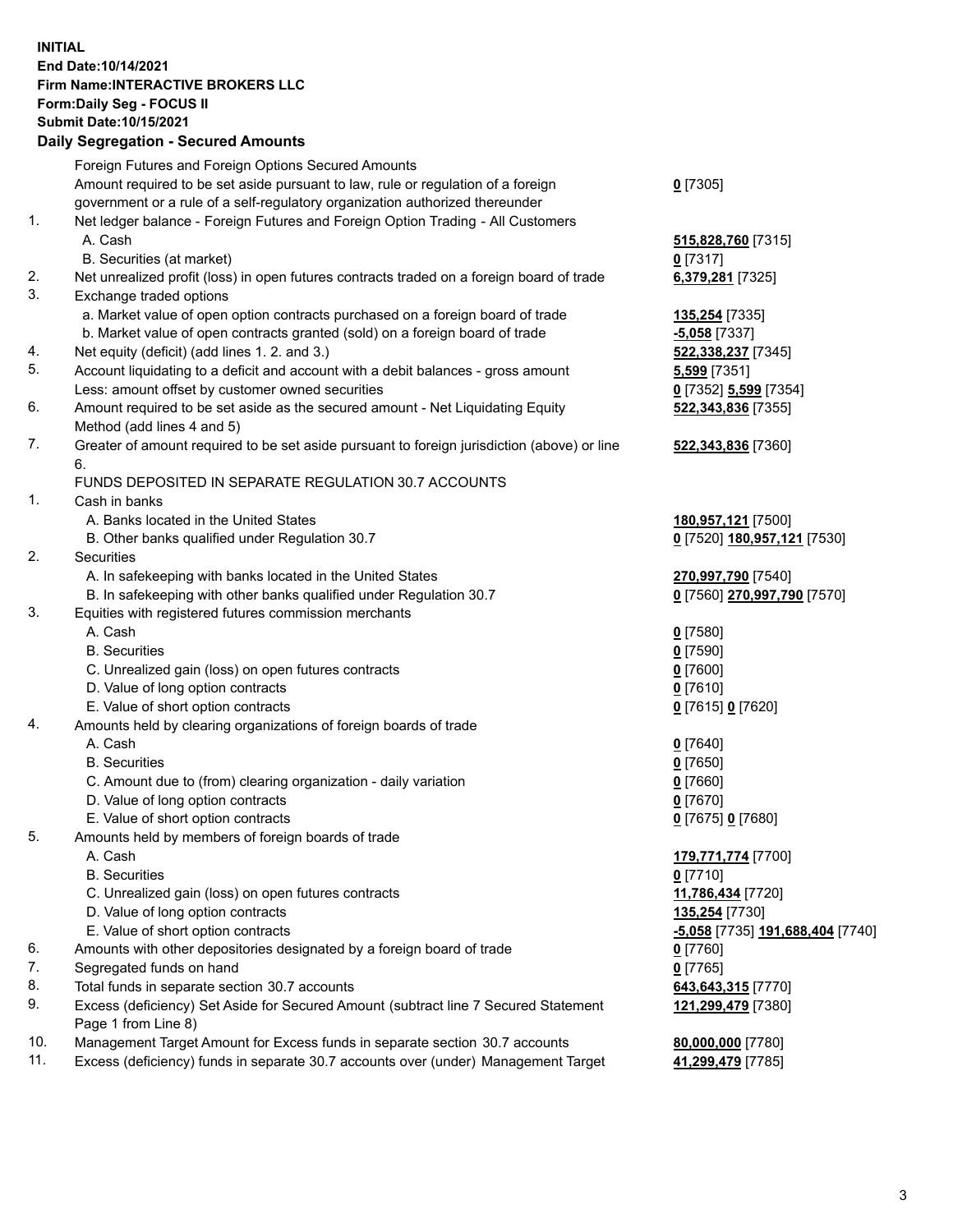**INITIAL End Date:10/14/2021 Firm Name:INTERACTIVE BROKERS LLC Form:Daily Seg - FOCUS II Submit Date:10/15/2021 Daily Segregation - Segregation Statement** SEGREGATION REQUIREMENTS(Section 4d(2) of the CEAct) 1. Net ledger balance A. Cash **7,048,464,475** [7010] B. Securities (at market) **0** [7020] 2. Net unrealized profit (loss) in open futures contracts traded on a contract market **419,900,222** [7030] 3. Exchange traded options A. Add market value of open option contracts purchased on a contract market **453,172,909** [7032] B. Deduct market value of open option contracts granted (sold) on a contract market **-325,420,689** [7033] 4. Net equity (deficit) (add lines 1, 2 and 3) **7,596,116,917** [7040] 5. Accounts liquidating to a deficit and accounts with debit balances - gross amount **1,100,273** [7045] Less: amount offset by customer securities **0** [7047] **1,100,273** [7050] 6. Amount required to be segregated (add lines 4 and 5) **7,597,217,190** [7060] FUNDS IN SEGREGATED ACCOUNTS 7. Deposited in segregated funds bank accounts A. Cash **2,076,321,554** [7070] B. Securities representing investments of customers' funds (at market) **3,239,492,605** [7080] C. Securities held for particular customers or option customers in lieu of cash (at market) **0** [7090] 8. Margins on deposit with derivatives clearing organizations of contract markets A. Cash **1,987,270,497** [7100] B. Securities representing investments of customers' funds (at market) **410,578,971** [7110] C. Securities held for particular customers or option customers in lieu of cash (at market) **0** [7120] 9. Net settlement from (to) derivatives clearing organizations of contract markets **12,057,735** [7130] 10. Exchange traded options A. Value of open long option contracts **452,964,605** [7132] B. Value of open short option contracts **-325,249,024** [7133] 11. Net equities with other FCMs A. Net liquidating equity **0** [7140] B. Securities representing investments of customers' funds (at market) **0** [7160] C. Securities held for particular customers or option customers in lieu of cash (at market) **0** [7170] 12. Segregated funds on hand **0** [7150] 13. Total amount in segregation (add lines 7 through 12) **7,853,436,943** [7180] 14. Excess (deficiency) funds in segregation (subtract line 6 from line 13) **256,219,753** [7190] 15. Management Target Amount for Excess funds in segregation **155,000,000** [7194] 16. Excess (deficiency) funds in segregation over (under) Management Target Amount Excess **101,219,753** [7198]